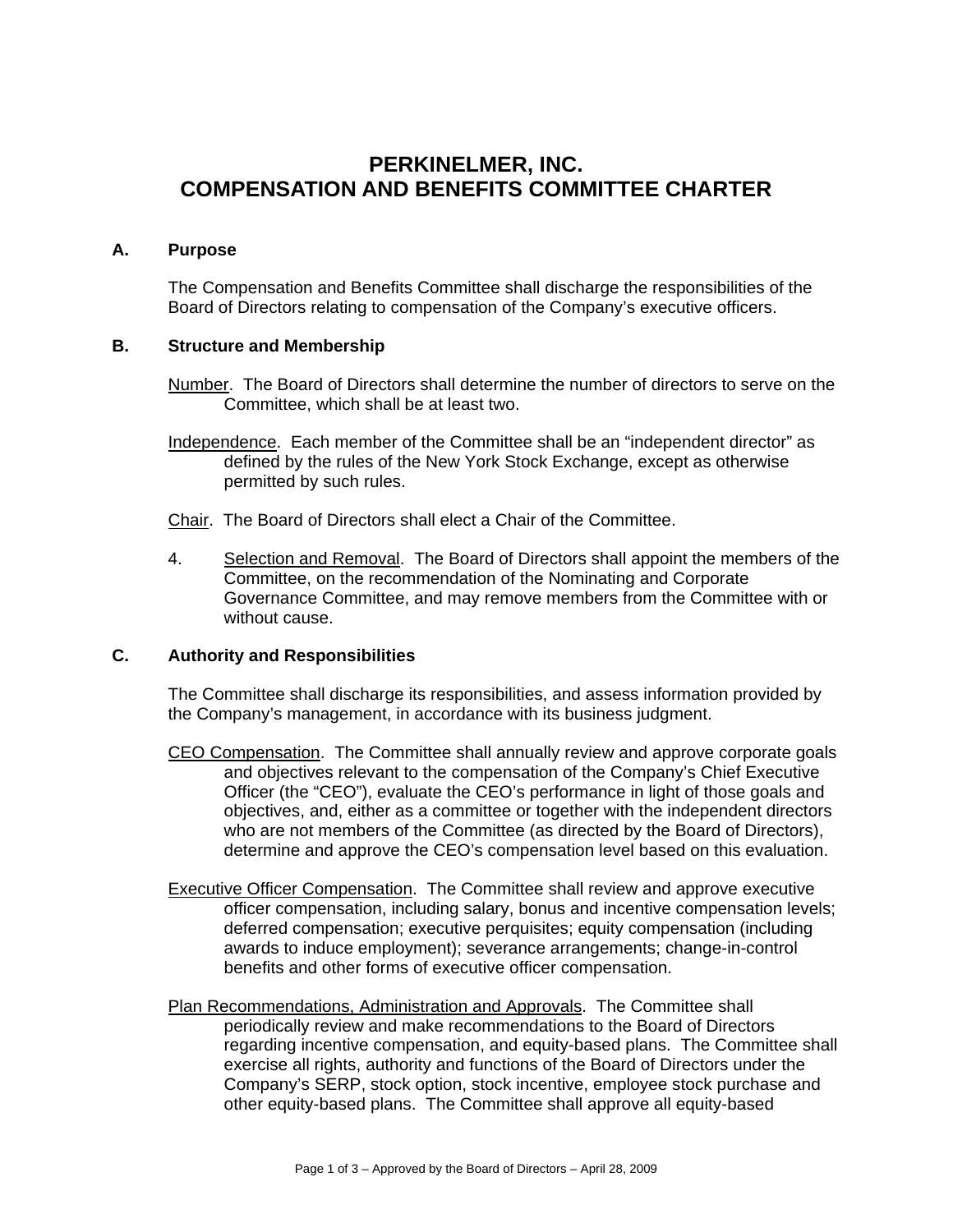compensation plans and amendments to the foregoing that do not require shareholder approval under applicable rules of the New York Stock Exchange. Additionally, the Committee shall approve all amendments to the SERP and shall approve material amendments to the Company's other executive, nonqualified deferred compensation plans. To the extent permitted by, and consistent with, applicable law and the provisions of the employee stock purchase plan, the Committee may delegate to one or more executive officers the power to designate participating subsidiaries under the employee stock purchase plan. To the extent permitted by, and consistent with the requirements of, applicable law and the provisions of a given equity-based plan, the Committee may delegate to one or more executive officers of the Company the power to grant options or other equity-based awards pursuant to such equity-based plan to employees of the Company or any subsidiary of the Company who are not directors or executive officers of the Company. The Committee may delegate to one or more executive officers of the Company the power to designate employees eligible for the Company's nonqualified deferred compensation plans.

- Director Compensation. The Committee shall periodically review and make recommendations to the Nominating and Corporate Governance Committee of the Board of Directors regarding director compensation and director compensation guidelines.
- Management Succession. The Committee shall at the request of the Board of Directors, periodically review and make recommendations to the Board of Directors regarding management succession planning.
- Review and Discussion of Compensation Discussion and Analysis; Recommendation to Board. The Committee shall review and discuss annually with management the Company's "Compensation Discussion and Analysis" required by Item 402(b) of Regulation S-K (the "CD&A"). The Committee shall consider annually whether it will recommend to the Board of Directors that the CD&A be included in the Company's Annual Report on Form 10-K, proxy or information statement, filed with the Security and Exchange Commission in accordance with applicable regulations.
- Committee Report on Executive Compensation. The Committee shall prepare the annual Compensation Committee report required to be included in proxy or information statements of the Company relating to the election of directors, in accordance with applicable regulations.
- Review of Administrative Committee Recommendations. Review Administrative Committee recommendations for terminations of non-equity based employee benefit plans or changes in the design of non-equity based employee benefit plans that result in a significant cost increase to the company or are otherwise material to the company. Except as provided herein with respect to the SERP and other executive nonqualified deferred compensation plans or as provided in the preceding sentence, all other matters relating to non-equity based employee benefit plans will be handled by the Administrative Committee.